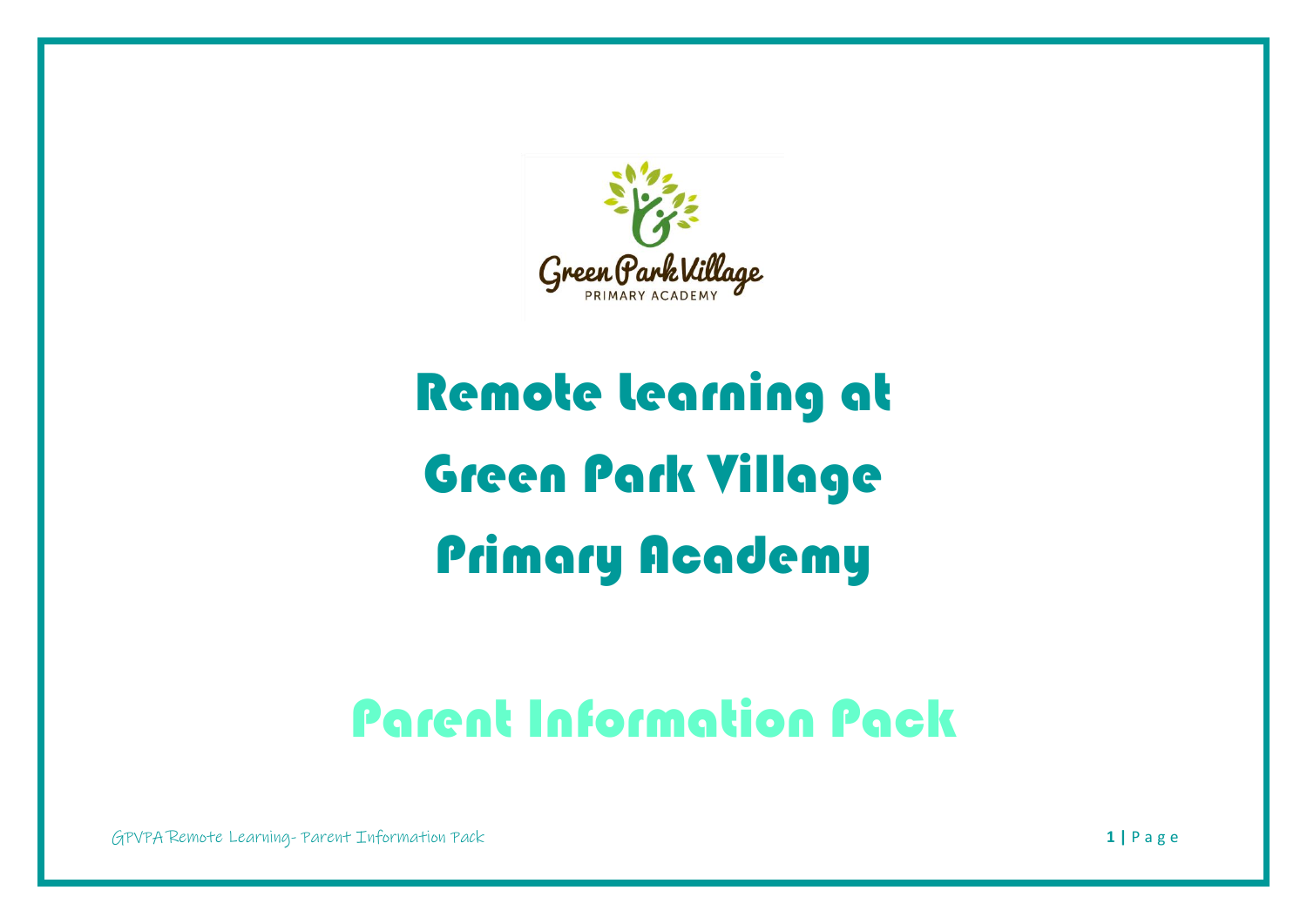### **Contents:**

- **Our Learning and Teaching Offer- overview page 3**
- **Our RAG Learning and Teaching Offer- what type of learning and when page 4**
- **Our Remote Learning Offer – daily overview page 5**
- **Our Remote Learning Offer – weekly overview timetable page 6-7**
- **Our online systems- Tapestry page 8**
- **Our online systems- Our Teams Classroom page 8-10**
- **Our online systems- Collins Connect page 11**
- **Safeguarding pupils whilst remote learning – guidance for parents page 12-13**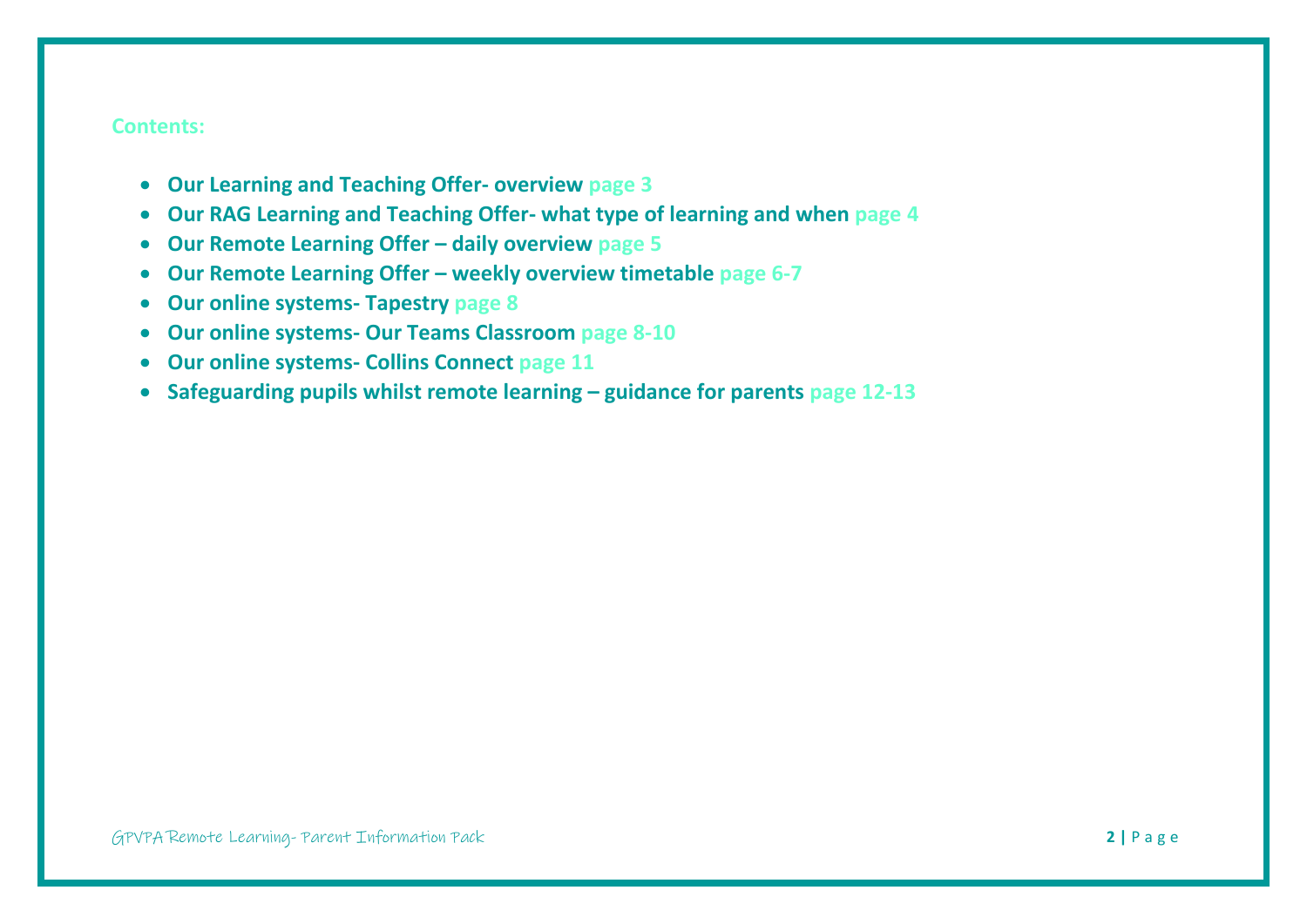### **Our Learning and Teaching Offer- overview**

- We will offer planned/ designed learning and teaching activities regardless of whether a child is learning in school or remotely.
- If a child is learning remotely, parents will be able to access a range of activities via our two online systems- **Teams Classroom and Tapestry**. *Both online systems are accessed by logins and passwords circulated to parents directly.*
- Live Teaching will occur on **Teams;**
- Activities will be found on **Teams;**
- Pre-recorded sessions will be found on **Tapestry;**
- Observations and work completed will be uploaded to **Tapestry;**
- Feedback and interaction will occur via **Tapestry;**
- Parents will receive a **clear weekly timetable of activities for between 9.00-15.15**, with live teaching designated daily in short sessions
- Teachers will arrange individual and small group sessions to further support personalisation of learning- children will be invited to join these during time which would otherwise be independent 'activity' sessions.

### **What parents will find where:**

| Email                                     | Website                                       |
|-------------------------------------------|-----------------------------------------------|
| The weekly remote learning timetable      | Copies of Policies and overviews              |
|                                           | General links to support for learning at home |
| <b>Teams Classroom</b>                    | <b>Tapestry</b>                               |
| The weekly remote learning timetable<br>٠ | Pre-recorded content and some activities      |
| Copies of guidance<br>٠                   | Observations from school and parents          |
| Copies of timetables<br>٠                 | Feedback from the learning and teaching team  |
| Independent activities to print           |                                               |
| Our live learning                         |                                               |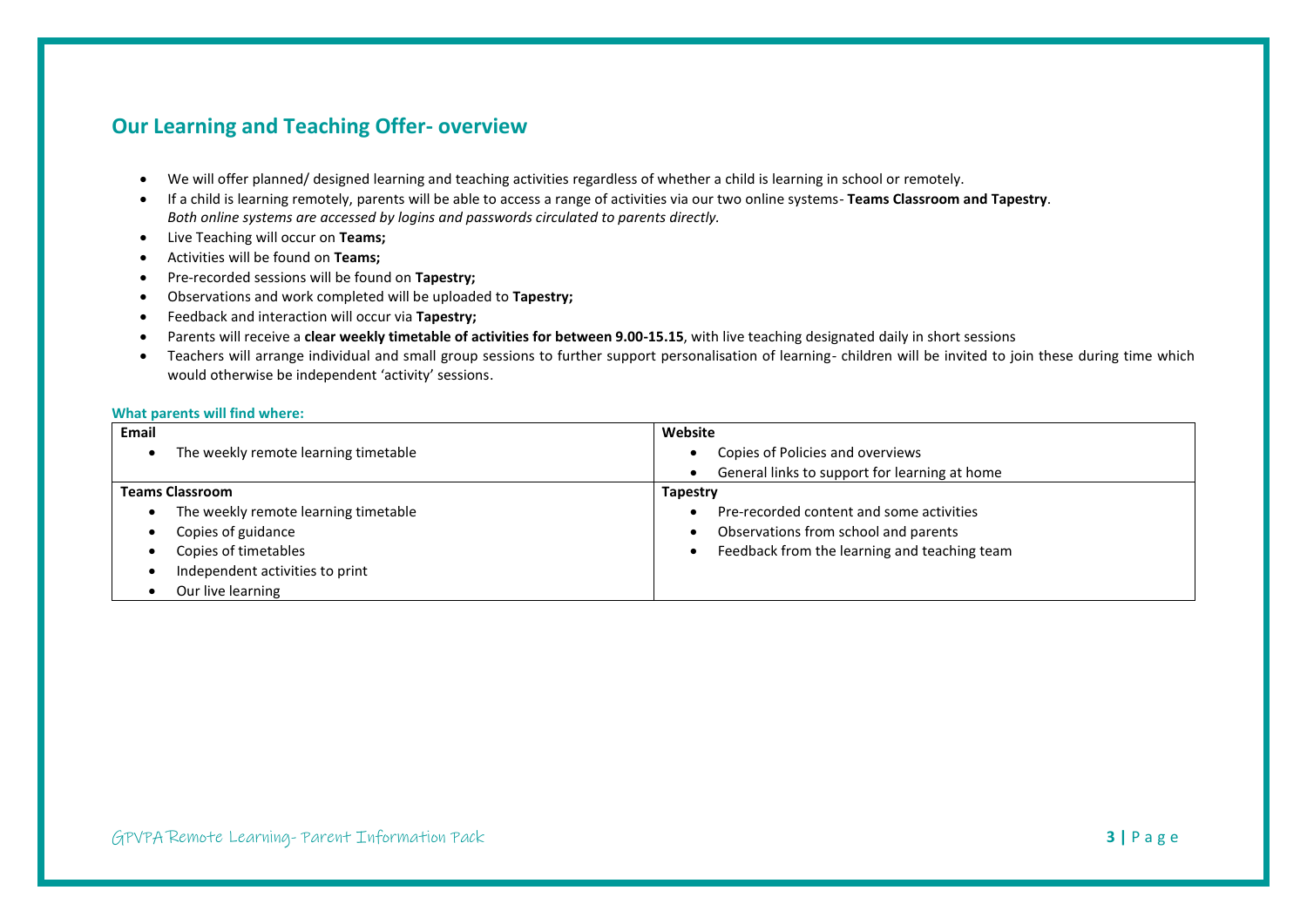### **Our RAG Learning and Teaching Offer- what type of learning and when**

| <b>Situation</b>                 | In school- school open to all children                                                         | Self-isolating-individuals linked to family situation<br>(where the majority of children are in school)                                                                                                              | <b>Bubble closure (upon on PHE advice)</b><br>OR<br><b>Government Directed National School Closure</b>                                                                              |
|----------------------------------|------------------------------------------------------------------------------------------------|----------------------------------------------------------------------------------------------------------------------------------------------------------------------------------------------------------------------|-------------------------------------------------------------------------------------------------------------------------------------------------------------------------------------|
| <b>Type of learning</b><br>offer | Full in school teaching<br>Led by teachers to school timetable                                 | 'Selection menu' for families to select from on the<br>website:<br>http://greenparkvillageacademy.org/learning-links/                                                                                                | Combination of live sessions, pre-recorded sessions<br>to use flexibly, linked activities and the selection<br>menu. Resources are found in our Teams Classroom<br>and on Tapestry. |
|                                  | Home Learning provided on the website<br>http://greenparkvillageacademy.org/home-<br>learning/ | Phonics videos by Green Ridge Primary Academy (another<br>REAch2 school, recorded to share in our Trust):<br>https://www.youtube.com/channel/UC8Zd4CilrtYXrtyE2aa<br>MFnw/videos                                     | Weekly timetable shared with parents to provide<br>overview                                                                                                                         |
|                                  | and activities shared on Tapestry<br>Reading books and Collins Connect                         | Oak National Academy Online Classroom (a government<br>funded national initiative, recorded to support all schools):<br>https://classroom.thenational.academy/subjects-by-key-<br>stage/early-years-foundation-stage |                                                                                                                                                                                     |
|                                  |                                                                                                | Selection of activities to access in our Teams Classroom<br>and pre-recorded resources on Tapestry                                                                                                                   |                                                                                                                                                                                     |

### **Green Park Village Primary Academy Home Learning- Contingency Planning- overview for parents**

With a team of 3 experienced qualified teachers (Mrs Carey, Mrs Brown and Miss Jackson) and an experienced Learning Support Assistant (Miss Woodley), we have some staff contingency, even if staff members were poorly themselves*. Staffing capacity may impacted by the proportion of children attending on site (government direction for vulnerable of critical worker children).* 

*Please note, if all staff were unable to teach live due to illness, the offer would be adjusted accordingly, with pre-recorded sessions/ links to other activities temporarily replacing the typical offer.*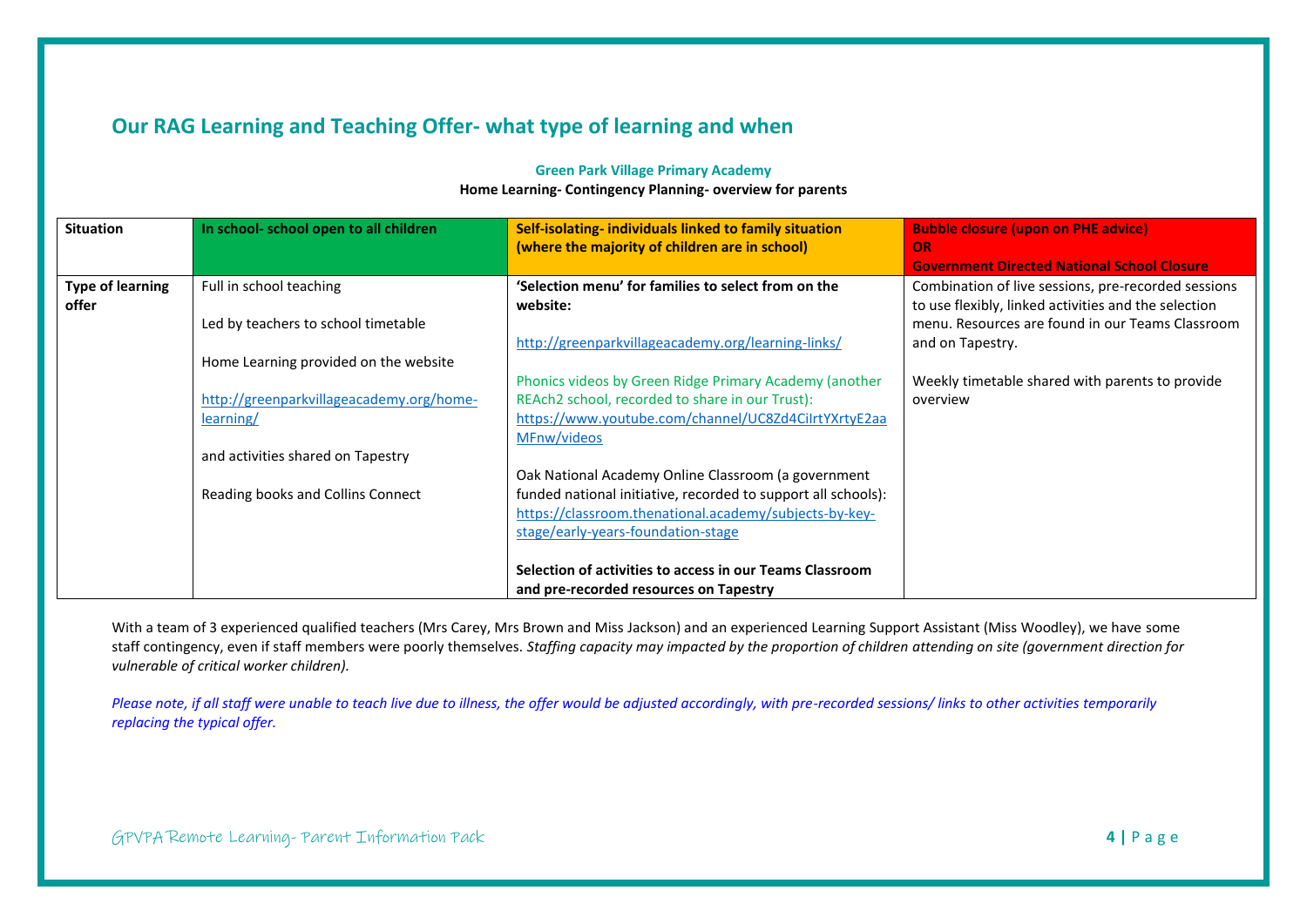### **Our Remote Learning Offer – daily overview**

### **Daily Timetable – full school closure**

**Our offer**

Children in Early Years Reception will not be able to sit all day at a screen for online learning. Hence our offer provides a variety of learning experiences both to a timetable and where activities can be selected flexibly. We would not be able to fully replicate our standard provision for our children in school through use of technology, as much of our provision in school is practical learning and interaction. Therefore, we have considered what would be an offer that is supportive of parents and children in continuing learning by combining teacher-led sessions with activities to pick up to do independently and together. Teacher-led sessions are appropriately timed for the children's attention span and our live sessions are spaced, giving time for short comfort/snack breaks.

If school was required to close, we will provide a structured programme of learning activities, consisting of:

- Live sessions- the children to join their teachers online for an input/shared session;
- Recorded sessions (with linked follow up activities)- parents can use these flexibly;
- School planned or signposted activities- parents to use these flexibly after the live input;
- Selection menu- parents to use these flexibly;
- Live small group sessions- children join their teacher(s) for a personalised session.

|                                     | Live sessions                     | <b>Pre-recorded sessions</b>                                | <b>Activities to select from</b>                                      |  |
|-------------------------------------|-----------------------------------|-------------------------------------------------------------|-----------------------------------------------------------------------|--|
| Registration and welcome            | Daily at 9.00 10 minutes          |                                                             |                                                                       |  |
| Phonics                             | Daily at 9.15 10 minutes          |                                                             |                                                                       |  |
| Reading                             | Daily at 10.00 20-30 minutes      | Parent(s) can choose from a range of                        | Parent(s) can choose from teacher                                     |  |
| Writing/Maths                       | Daily at 11.00 30 minutes         | school recorded sessions- these will be                     | prepared activities and other activities                              |  |
| Circle time/ PSHE/ assembly/singing | Daily at 11.45 30 minutes         | detailed in the weekly timetable and                        | (paper and online based) which                                        |  |
| One to one reading or other group   | Weekly-time scheduled with family | shared on Tapestry or via links to other                    | teachers signpost families to-these will                              |  |
| session with teacher                |                                   | quality online sessions.                                    | detailed in the weekly timetable and<br>shared in our Teams Classroom |  |
| Storytime                           |                                   | Daily- recorded sessions-flexible timing using online video |                                                                       |  |

- *Please note, if all staff were unable to teach live due to illness, the offer would be adjusted accordingly, with pre-recorded sessions/ links to other activities temporarily replacing the typical offer.*
- The live sessions will be presented on an online platform Teams Classroom- with children entering the classroom for the live sessions.
- The one to one/small group sessions with Teachers (supervised by parents) would be through an online platform- Teams Classroom.
- Teachers will plan all activities to continue learning.
- A weekly timetable with the links will be shared via email (in addition to being found on Teams).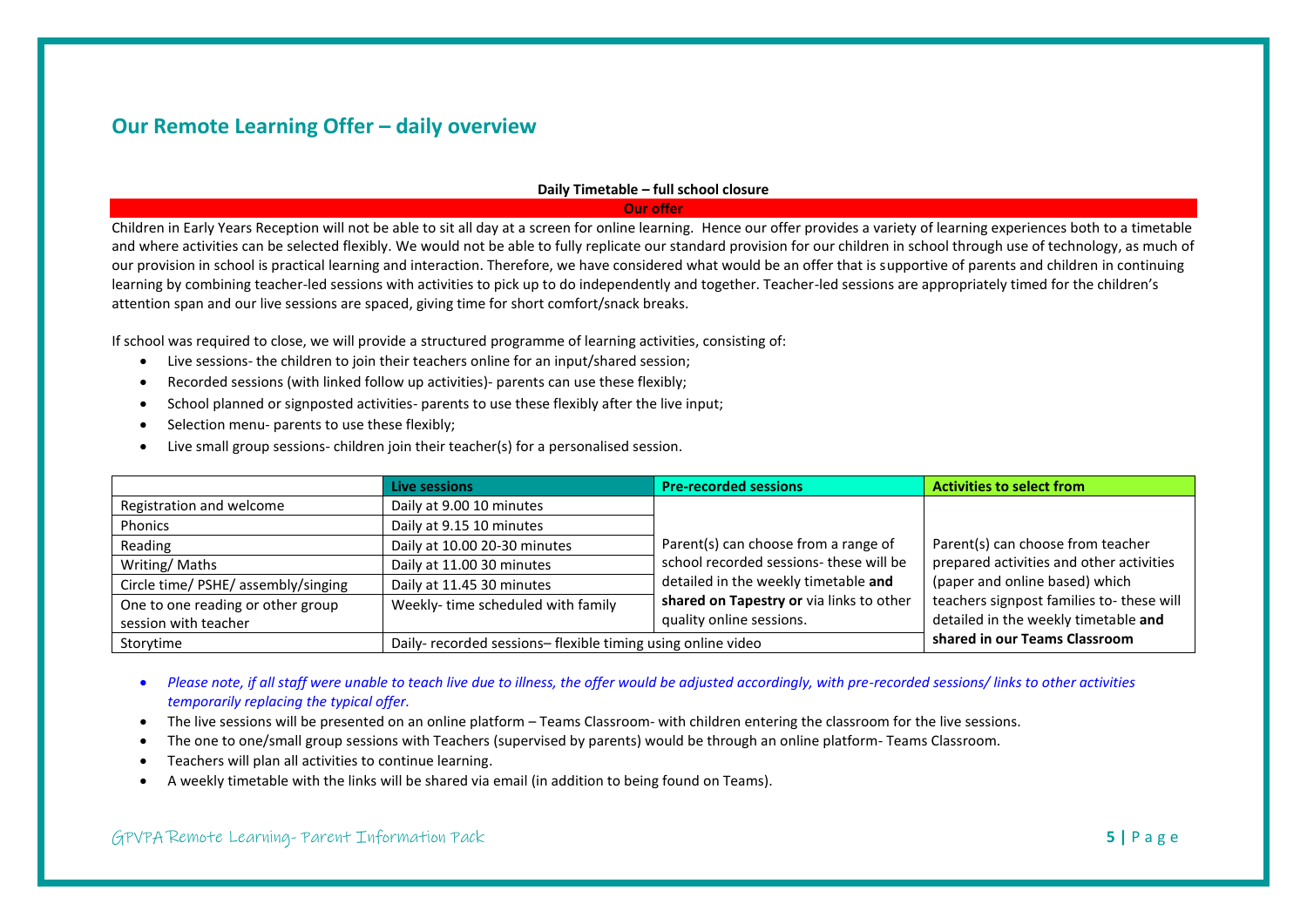### **Our Remote Learning Offer – weekly overview timetable**

**Weekly timetable- circulated directly to parents**

**Online link to click for ease of accessibility – if not in Teams Classroom** 

Live sessions with Teacher online – **Teams Classroom**

Parents support accessing pre-recorded sessions **Tapestry**

Parents support accessing activities **Teams Classroom**

Personalised small group time with Teacher- on a rota- *please note, not daily for each child*

|               | 9.00-9.10                                       | 9.10-9.15                                                                                  | $9.15 - 9.25$                                                     | $9.25 - 10.00$ | 10.00-10.30                                                | 10.30-11.00                                                                                                                                                        | 11.00-11.30 11.30-11.45  |                                  | 11.45-12.15                                                                                                 | 12.15-13.30                                                                                                                                   | 13.30-14.15                                                         | 14.15-15.15                                                                                                                                                                |
|---------------|-------------------------------------------------|--------------------------------------------------------------------------------------------|-------------------------------------------------------------------|----------------|------------------------------------------------------------|--------------------------------------------------------------------------------------------------------------------------------------------------------------------|--------------------------|----------------------------------|-------------------------------------------------------------------------------------------------------------|-----------------------------------------------------------------------------------------------------------------------------------------------|---------------------------------------------------------------------|----------------------------------------------------------------------------------------------------------------------------------------------------------------------------|
|               |                                                 |                                                                                            |                                                                   |                |                                                            |                                                                                                                                                                    |                          | <b>Off screen</b>                |                                                                                                             |                                                                                                                                               |                                                                     | 14.15-15.15                                                                                                                                                                |
|               |                                                 |                                                                                            |                                                                   | $9.25 - 10.00$ |                                                            | 10.30-11.00                                                                                                                                                        |                          |                                  |                                                                                                             |                                                                                                                                               | 13.30-14.15                                                         | 14.15-14.45                                                                                                                                                                |
| Day           |                                                 |                                                                                            |                                                                   |                |                                                            |                                                                                                                                                                    |                          |                                  |                                                                                                             |                                                                                                                                               |                                                                     |                                                                                                                                                                            |
| Monday Teams  | <b>Classroom</b><br><b>LIVE</b><br>Registration | <b>Teams</b><br><b>Classroom</b><br><b>LIVE</b><br>Stay online/Phonics<br>comfort<br>break | <b>Teams</b><br><b>Classroom</b><br><b>LIVE</b>                   | .ink:          | <b>Teams</b><br><b>Classroom</b><br><b>LIVE</b><br>Reading | lease choose a<br>Pink or Red Band Classroom<br>book to read on LIVE<br>your device.<br>Link: https://con<br>nect.collins.co.u<br>ogin.aspx                        | <b>Teams</b><br>Literacy | Snack break/<br>comfort<br>break | <b>Teams</b><br><b>Classroom</b><br><b>LIVE</b><br>Circle time/<br>PSHE/ assembly/ Link to yoga/<br>singing | Lunch with<br>family/<br>comfort break V Wider Curriculum- afternoon<br>mindfulness<br>for end of<br>unch:<br>Cosmic                          | Wider curriculum learning<br>learning' folder in Teams<br>Classroom | opportunities - please see in the<br><b>Teacher small group sessions:</b><br><b>Teacher check in FaceTime calls-</b><br>once per week per child/ family                    |
| Tuesday Teams | <b>Classroom</b><br><b>LIVE</b><br>Registration |                                                                                            | <b>Teams</b><br><b>Classroom</b><br><b>LIVE</b><br><b>Phonics</b> | Link:          | <b>Teams</b><br><b>Classroom</b><br><b>LIVE</b><br>Reading | lease choose a<br>Pink or Red Band Classroom<br>book to read on LIVE<br>vour device.<br>ink:<br>https://connect.<br>collins.co.uk/sch<br>ool/defaultlogin.<br>aspx | <b>Teams</b><br>Literacy |                                  | <b>Teams</b><br><b>Classroom</b><br><b>LIVE</b><br>Circle time/<br>PSHE/ assembly/ sts<br>singing           | Yoga: https://<br>com/c/Cosmic Wider Curriculum- afternoon<br>KidsYoga/playli learning' folder in Teams<br>Goodnight<br>Yoga: <u>https://</u> | Wider curriculum learning<br>Classroom                              | www.youtube. opportunities - please see in the<br><b>Teacher small group sessions:</b><br>Teacher check in FaceTime calls-<br>www.youtube. once per week per child/ family |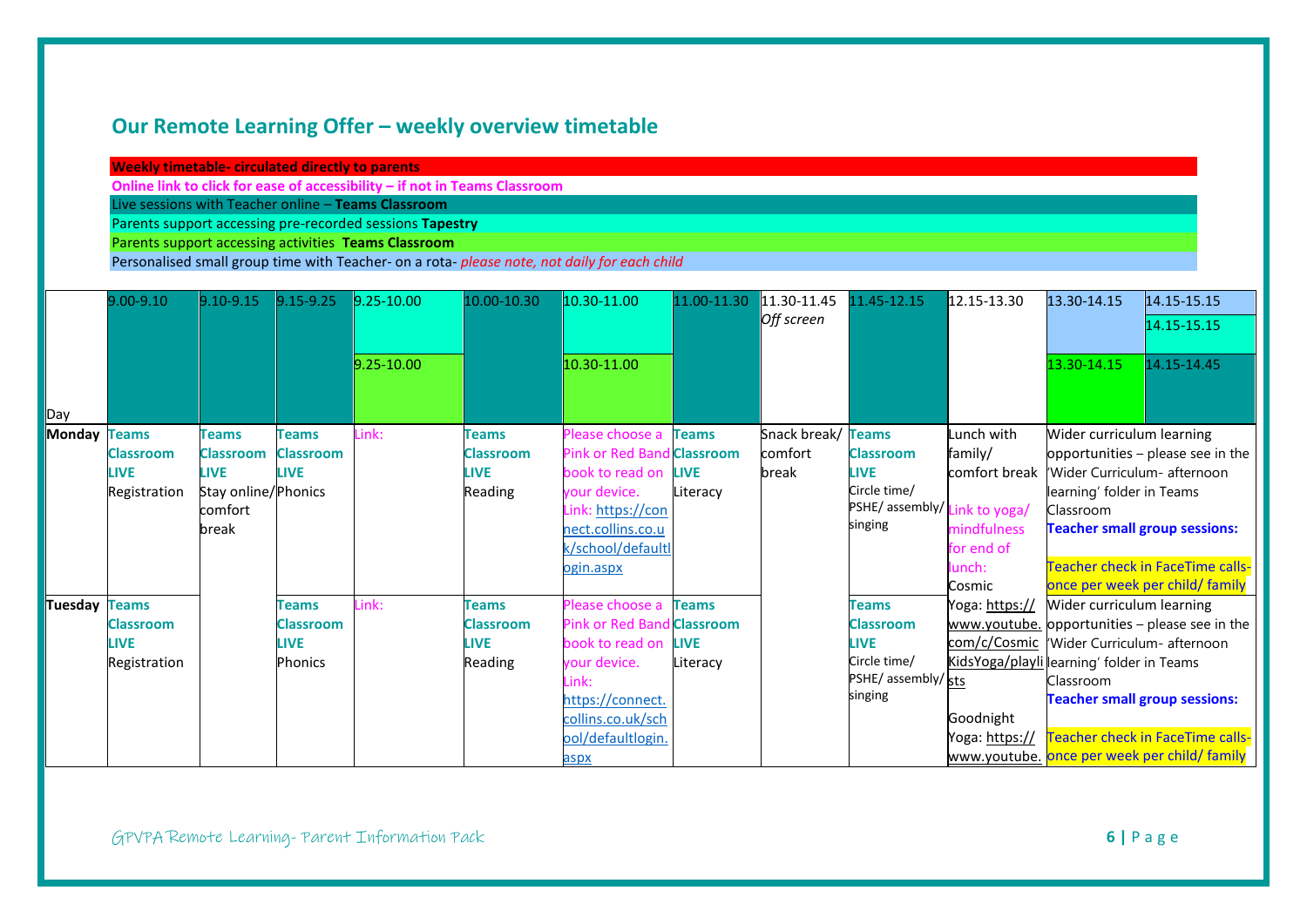| <b>Wednesday Teams</b> | <b>Classroom</b><br><b>LIVE</b><br>Registration                 | <b>Teams</b><br><b>Classroom</b><br><b>LIVE</b><br><b>Phonics</b> | Link: | <b>Teams</b><br><b>Classroom</b><br><b>LIVE</b><br>Reading | Please choose a<br><b>Pink or Red Band</b><br>book to read on<br>our device.<br>$ink+$<br>https://connect.<br>collins.co.uk/sch                                                              | <b>Teams</b><br>d Classroom<br><b>LIVE</b><br>Literacy | <b>Teams</b><br><b>Classroom</b><br><b>LIVE</b><br>Circle time/<br>singing                    | com/watch?v= Wider curriculum learning<br>4lfjNAXGPzA<br>Good morning learning' folder in Teams<br>PSHE/ assembly/ <sub>VOga: https://wClassroom</sub><br>ww.youtube.coTeacher small group sessions:<br>m/watch?v=u- | 'Wider Curriculum- afternoon                                                                                                                | opportunities - please see in the                                                                                                                                               |
|------------------------|-----------------------------------------------------------------|-------------------------------------------------------------------|-------|------------------------------------------------------------|----------------------------------------------------------------------------------------------------------------------------------------------------------------------------------------------|--------------------------------------------------------|-----------------------------------------------------------------------------------------------|----------------------------------------------------------------------------------------------------------------------------------------------------------------------------------------------------------------------|---------------------------------------------------------------------------------------------------------------------------------------------|---------------------------------------------------------------------------------------------------------------------------------------------------------------------------------|
| Thursday Teams         | <b>Classroom</b><br><b>LIVE</b><br>Registration                 | <b>Teams</b><br><b>Classroom</b><br><b>LIVE</b><br>Phonics        | Link: | <b>Teams</b><br><b>Classroom</b><br><b>LIVE</b><br>Reading | ool/defaultlogin.<br>aspx<br>Please choose a<br>Pink or Red Band Classroom<br>book to read on<br>vour device.<br>.ink:<br>https://connect.<br>collins.co.uk/sch<br>ool/defaultlogin.<br>aspx | <b>Teams</b><br><b>LIVE</b><br>Maths                   | <b>Teams</b><br><b>Classroom</b><br><b>LIVE</b><br>Circle time/<br>PSHE/ assembly/<br>singing | a4iOERMRs                                                                                                                                                                                                            | Wider curriculum learning<br>'Wider Curriculum- afternoon<br>learning' folder in Teams<br>Classroom<br><b>Teacher small group sessions:</b> | Teacher check in FaceTime calls-<br>once per week per child/ family<br>opportunities - please see in the<br>Teacher check in FaceTime calls-<br>once per week per child/ family |
| Friday                 | <b>Teams</b><br><b>Classroom</b><br><b>LIVE</b><br>Registration | <b>Teams</b><br><b>Classroom</b><br><b>LIVE</b><br><b>Phonics</b> | Link: | <b>Teams</b><br><b>Classroom</b><br><b>LIVE</b><br>Reading | Please choose a<br>Pink or Red Band Classroom<br>book to read on<br>your device.<br>ink:<br>https://connect.<br>collins.co.uk/sch<br>ool/defaultlogin.<br>aspx                               | <b>Teams</b><br><b>LIVE</b><br>Maths                   | <b>Teams</b><br><b>Classroom</b><br><b>LIVE</b><br>Circle time/<br>PSHE/ assembly/<br>singing |                                                                                                                                                                                                                      | <b>Teacher small</b><br>group<br>sessions:                                                                                                  | <b>Teams</b><br><b>Classroom LIVE</b><br><b>Friday Fun</b><br>14.15<br><b>Teacher check in</b><br><b>FaceTime calls-</b><br>once per week<br>per child/ family                  |

*Please note, if all staff were unable to teach live due to illness, the offer would be adjusted accordingly, with pre-recorded sessions/ links to other activities temporarily replacing the typical offer.*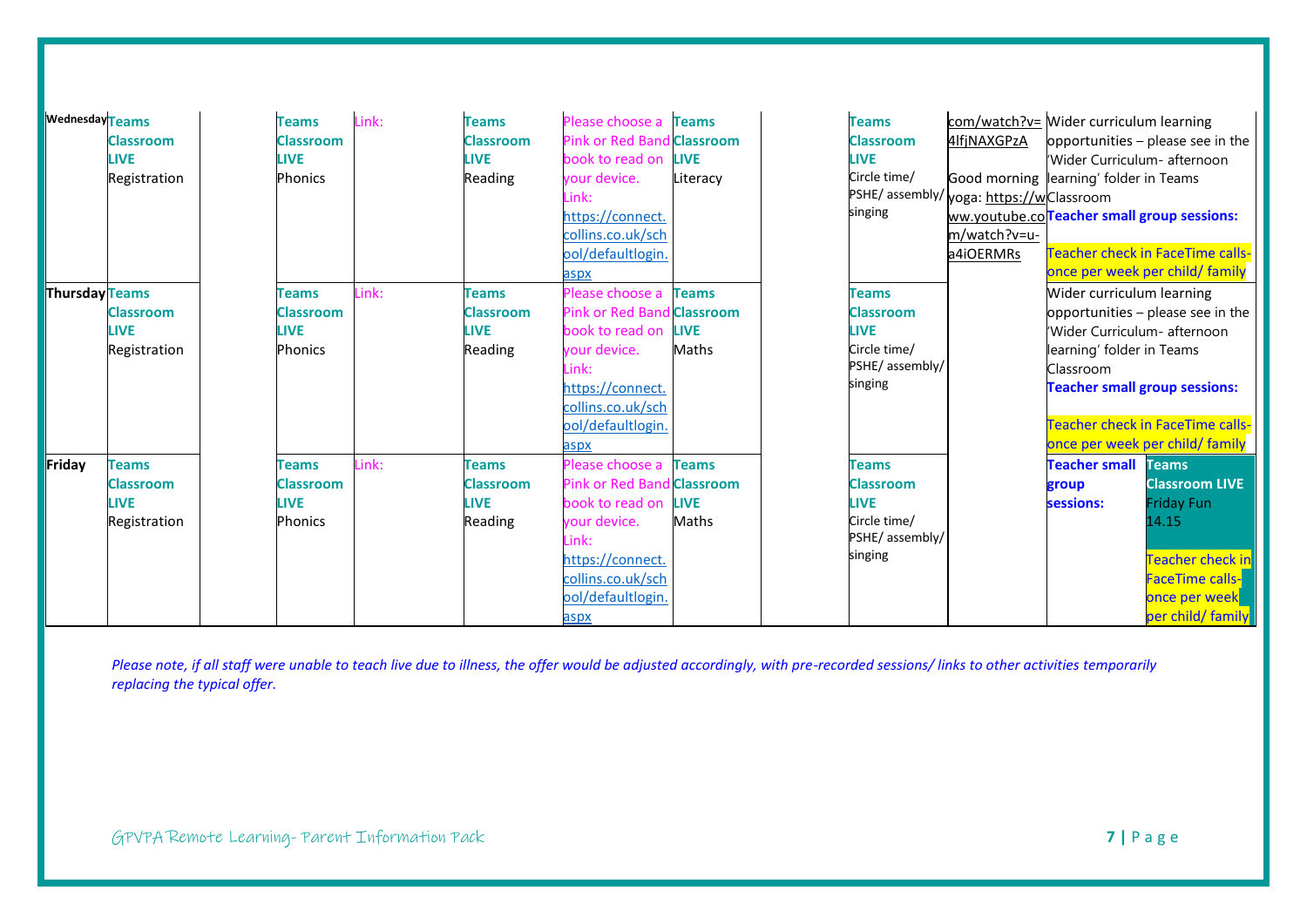### **Our online systems -Tapestry**

• We will continue to use our online journal, Tapestry, to record observations and to give feedback to children.



- This is where parents can continue to share observations from learning and experiences at home.
- We suggest that parents upload a daily observation- a photo of their child doing an activity, a completed output from an activity or a comment about a learning activity experienced.
- Teachers can then give **feedback** through their comments directly to the child.
- Teachers will also upload pre recorded activity videos to the 'activities' section on Tapestry. Parents can access these as guided in the timetable.

### **Our online systems -Our Teams Classroom**

• We have our own online classroom on Teams. You will see it identified by this image, which is like the gems we have on our classroom doors in school.



- We will use our Teams Classroom to share activities and resources.
- We will use our Teams Classroom to host our live teaching sessions.
- Each child will have their own login to Office 365.
- Parents will need to support their child in logging in.

GPVPA Remote Learning- Parent Information Pack **8 |** P a g e

Child's Name Login Name Password

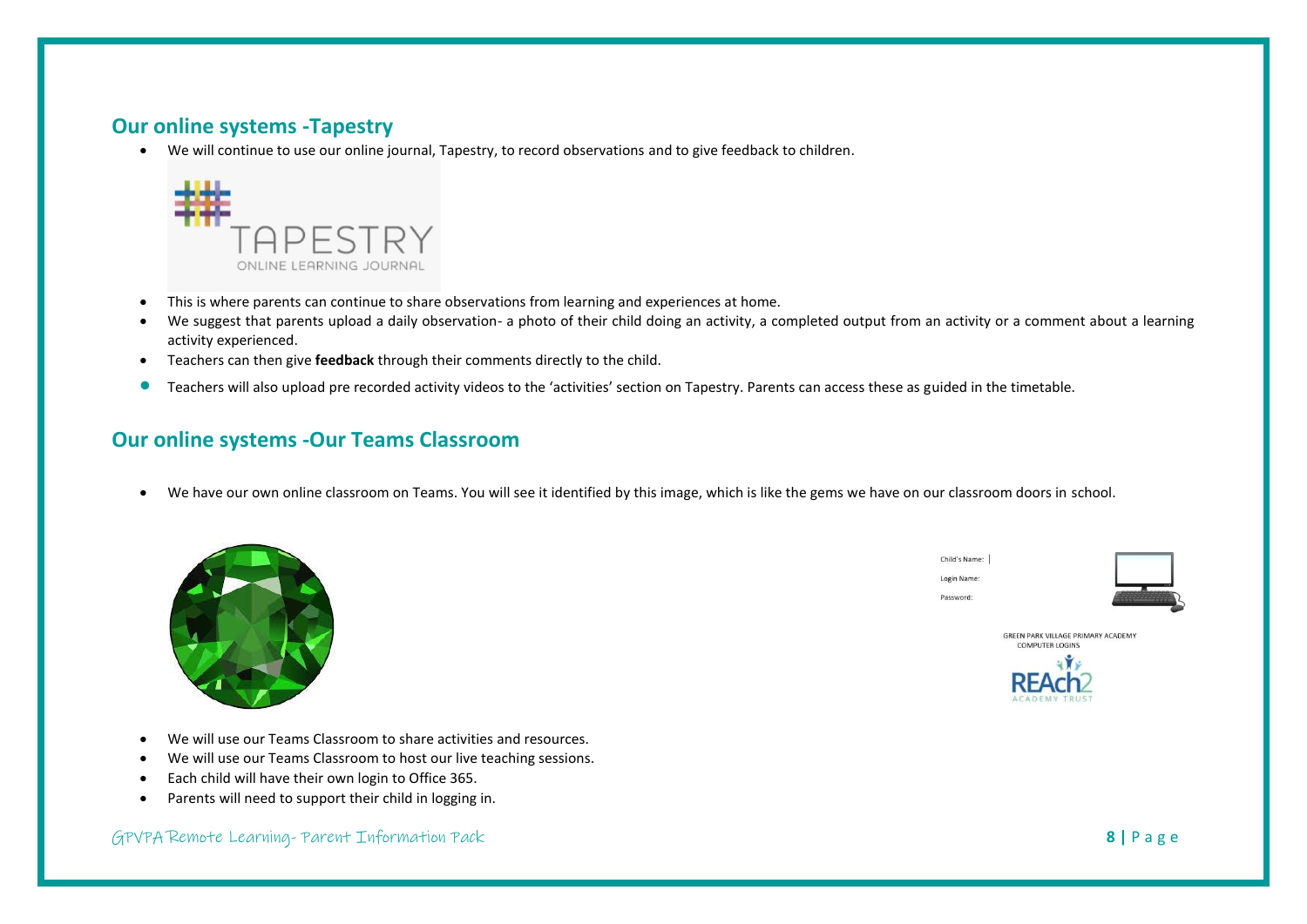

INSTRUCTIONS FOR PARENTS AND PUPILS

### **How to use our school's Microsoft Class Team**

Please help your child to follow these steps so they can continue to complete learning activities and attend live teaching sessions while they can't come into school.

**Note:** your child will need their log-in details for their school Office 365 account to complete the steps below. Parents will receive these directly, however if you lose or can't remember these log-in details, please contact: [office@greenparkvillageacademy.org](mailto:office@greenparkvillageacademy.org)

### **Smartphones and tablets: download the free Microsoft Teams app**

| <b>Android devices</b>         | iOS devices (iPhones, iPods, and iPads) |  |  |
|--------------------------------|-----------------------------------------|--|--|
| ▶ Open the Play Store app      | > Open the App Store app                |  |  |
| ' Search for 'Microsoft Teams' | Search for 'Microsoft Teams'            |  |  |
| Tap 'Microsoft Teams'          | > Tap 'Microsoft Teams'                 |  |  |
| Tap 'Install'                  | > Tap 'Get'                             |  |  |

Once the app has downloaded, open it.

Then, your child needs to:

> Log in to their Office 365 account

> Tap the 'Teams' icon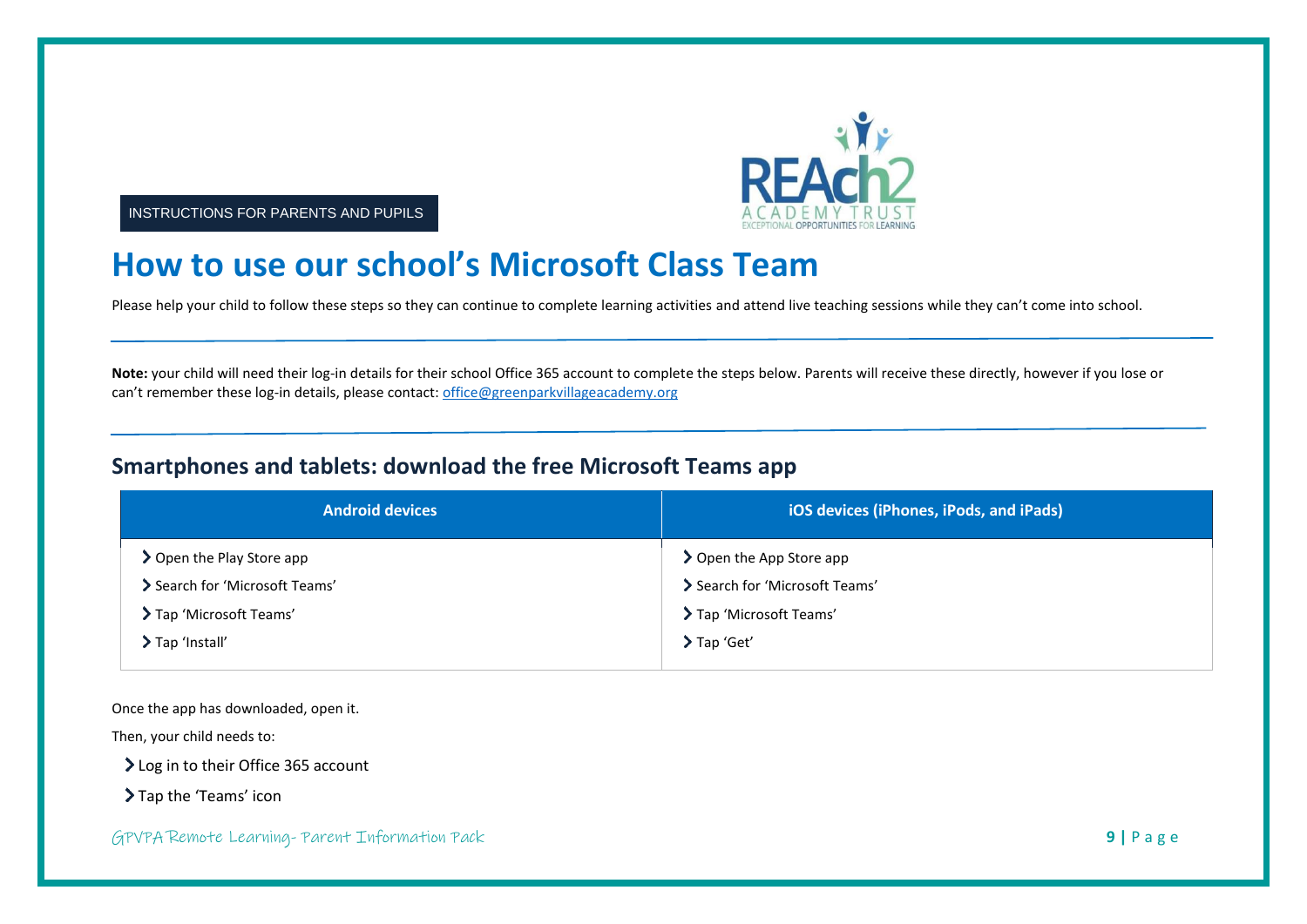Tap 'Join or create a team' then 'Join a team with a code'

Enter the code that their teacher has provided, then tap 'Join'

### **Computers and laptops: download Microsoft Teams**

Your child needs to:

- Go t[o www.microsoft.com/en-gb/microsoft-365/microsoft-teams/download-app](file:///C:/Users/My%20Drive/covid/www.microsoft.com/en-gb/microsoft-365/microsoft-teams/download-app)
- Click 'Download Teams'
- > Once it's downloaded, click on the installer to run the app
- > Log in to their Office 365 account
- Click 'Teams' on the left-hand side of the app
- Click 'Join or create a team', then 'Join a team with a code'
- Enter the code that the teacher provided, and click 'Join'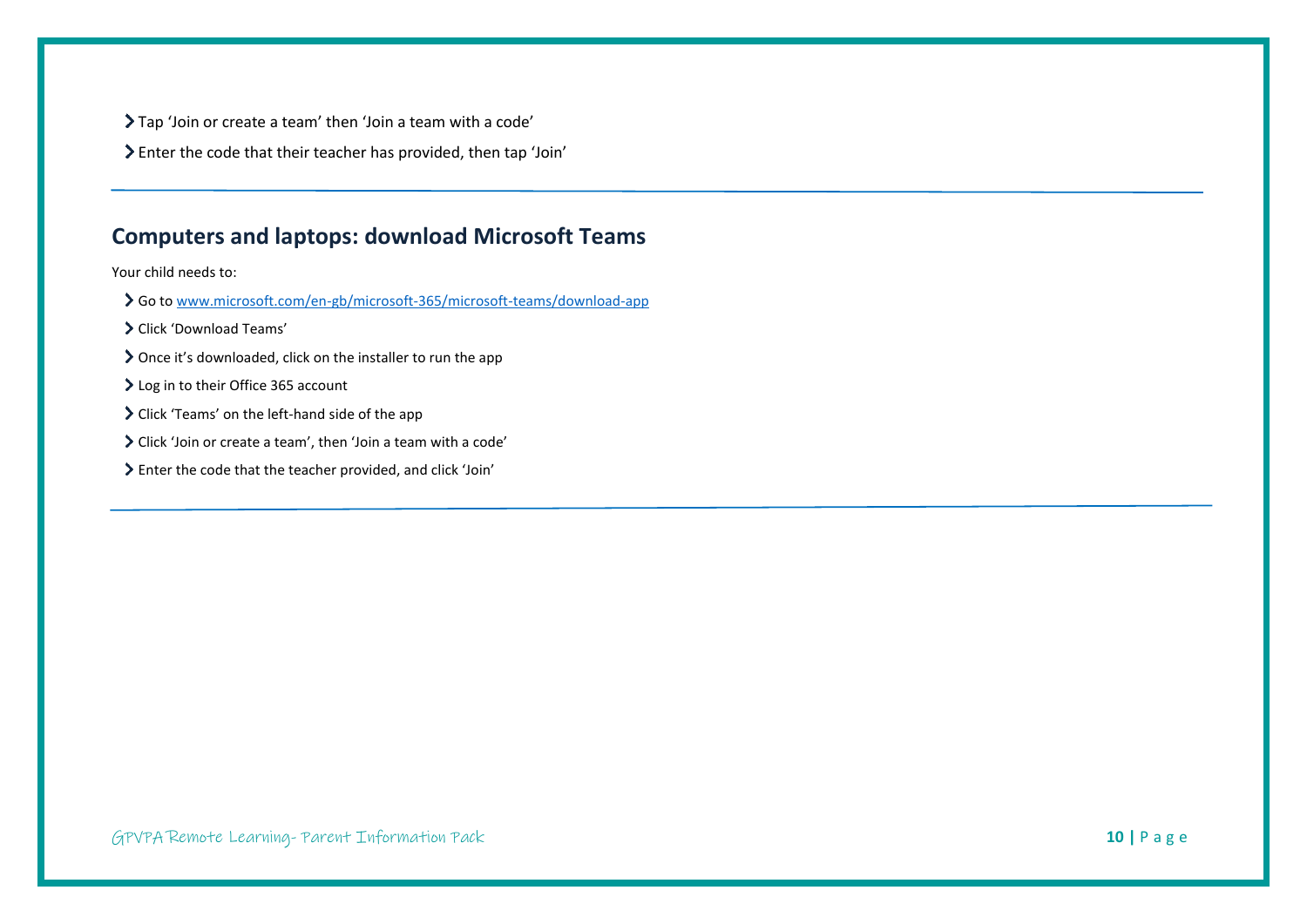### **Our online systems- Collins Connect**



- We have our reading books online on Collins Connect.
- Children can access levelled fiction and non fiction books which follow our Letters and Sounds Phonics Phase progression.
- Children can access levelled fiction and non fiction books which do not follow a Phonics progression, which can be read alongside their main reading book.
- Collins Connect can support children to work independently by reading to the child.
- Parents can record comments in their child's Reading Record.
- Parents can record their child reading or take a photo of their child's Reading Record and upload to Tapestry for Teachers to see.

To login in:

### <https://connect.collins.co.uk/school/defaultlogin.aspx>

Add school by starting to type *Green Park Village Primary Academy*… then add your child's personal details to find their personal account.

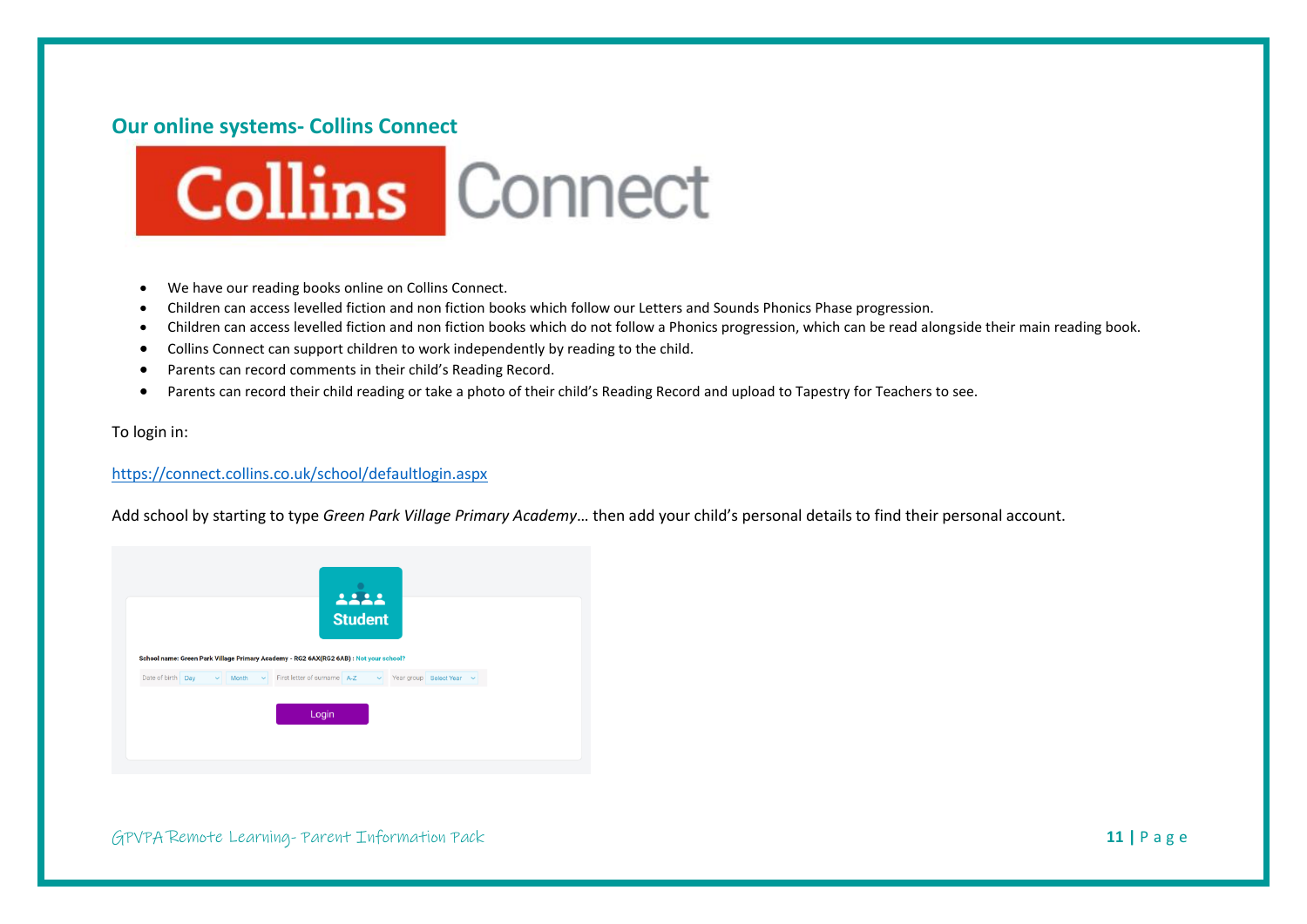### **Safeguarding pupils whilst remote learning – guidance for parents**

If any of our pupils need to self-isolate due to COVID-19, or where there are local restrictions that require pupils to remain at home, schools are expected to be able to immediately offer access to remote education. It is important to us that this education is safe and is of a high quality. This guidance tells parents/carers how we will work safely with your children while providing remote learning, and how we will support both staff and pupils to stay safe.

Even though your child won't be learning in the classroom in the normal way, the language, resources and materials used to support their learning will be similar to those that would have been used to teach in the classroom, and they will be appropriate to the age and level of understanding that your child has. Remote learning will be delivered in the safest and most effective way possible, and every possible step will be taken to promote the safety of our pupils throughout this process.

Our usual school policies that keep pupils and staff safe – including the safeguarding and child protection policy, the staff code of conduct, the pupil behaviour policy, and the online safety policy – still apply while children are learning remotely, and staff will respond to any concerns about a pupil in line with these policies. During remote learning, if you have any concerns about the safety of your child, or about any other child in our school, please immediately contact the school and ask to speak to a member of the leadership team.

### **Communication with parents/carers**

It is vitally important that we have good communication with our parents/carers during any period of remote learning. We need to speak to you regularly in order to assess your child's progress in learning as well as to provide support, advice and check on safety and wellbeing. In order to do this safely, the following principles apply.

- Parents/carers will receive guidance to explain how remote learning should be accessed, what resources will be used and how (including where learning will take place online), which staff will be working with your children and overseeing their learning, how work will be marked, and how you and your child will receive feedback about their learning.
- This guidance will also explain how we expect pupils to behave during their time of accessing remote learning, particularly if learning is taking place online. We appreciate the full support of parents/carers in upholding these expectations.
- Any communication between school and parents/carers will take place within usual school business hours, which are 8 a.m. 5 p.m. It is acknowledged that, in exceptional circumstances, communication may need to take place outside of these hours, i.e. in response to a concern about a pupil's safety.
- Staff will only communicate with you using devices (phone, laptop, tablet) issued by school, and using approved school platforms and accounts, i.e. school email, Microsoft Teams.
- Communication between school and parents/carers must be professional at all times, and should show dignity and respect to everyone involved.
- If communication is live via video, i.e. via Zoom, we ask parents/carers to consider the best and most suitable place for them to communicate with school staff from. If possible, the more personal and private areas of the house, i.e. bedroom, should be avoided. Parents/carers are also respectfully asked to be fully dressed in normal daytime wear during any live video communication.
- There will be regular opportunities for communication between school and parents/carers to allow you ask to ask questions, feedback about your child's learning, raise any concerns, and seek any support that is required.